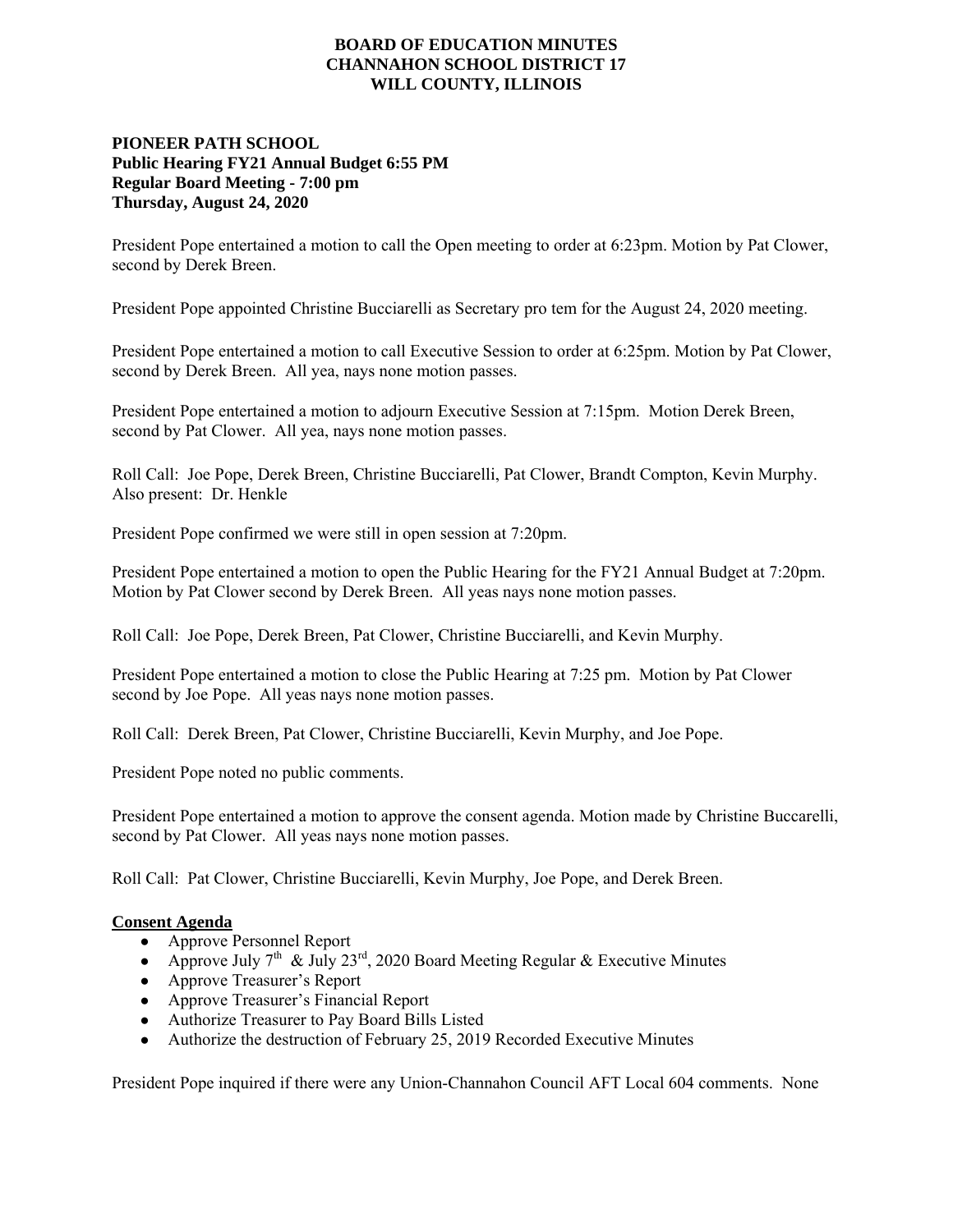President Pope turned the meeting over to Dr. Nicholas Henkle.

Dr. Henkle asked to change the order of the meeting to introduce Shawn Swallow, Radon Professional to answer any questions the board may have on the Radon Mitigation System Proposal. Dr. Henkle recommended the board approve the proposal of DuPage Radon Contractors for the amount not to exceed \$76,090, for installation of 24 to 30 radon mitigation systems. President Pope entertained a motion to approve the proposal of DuPage Radon Contractors for the amount not to exceed \$76,090, for installation of 24 to 30 radon mitigation systems. Motion by Pat Clower second by Derek Breen, all yeas nays none motion passes.

Roll Call: Christina Bucciarelli, Kevin Murphy, Joe Pope, Derek Breen, and Pat Clower.

Dr. Henkle updated the board on the School opening for the FY21. Dr. Henkle informed the board that we had 2 successful Teacher Institute Days, one of which involved guest speaker Dr. Doug Bolton who presented on the topic of Understanding and coping with the collective trauma of COVID. Dr. Henkle shared the success of our first three days of school following the District COVID plan. Dr. Henkle expressed sincere gratitude and appreciation to all CSD17 staff for the hard work and dedication to students and each other.

Dr. Henkle requested the board to sign an Affirmation of Partnership and Mutual support for the CSD17 Reopening Plan between the Channahon Council AFT/IFT Local 604 & CSD17 Board of Education. President Pope entertained a motion to sign an Affirmation of Partnership and Mutual support for the CSD17 Reopening Plan between the Channahon Council AFT/IFT Local 604 & CSD17 Board of Education. Motion by Joe Pope second by Derek Breen. Voice vote: All yeas nays none.

Dr. Henkle discussed with the board possible dates to start to process the new Collective Bargaining Contract. Board proposed September 28, 2020 at 5:00pm prior to the 7:00pm board meeting.

Dr. Henkle discussed with the board a possible solution for out of district Certified and Non-Certified employees who may be having difficulty finding childcare for their families during this time. Dr. Henkle noted that Channahon Park District is suited for recreation and cannot accommodate a partnership. However, the district does have the legal authority to partner with adjacent school districts to provide temporary enrollment to out of district employees under the COVID pandemic. Each District would have to sign an IGA. This would be a temporary solution and established on a case-by-case basis. This solution would provide temporary enrollment of out of district staff children. After discussion the board agreed they would like more information at an upcoming board meeting.

Dr. Henkle recommended the board approve one temporary full-time day custodian and two temporary P/T evening custodians. President Pope entertained a motion to approve one temporary full-time day custodian and two temporary P/T evening custodians. Motion by Christine Bucciarelli second by Derek Breen all yeas nays none motion passes

Roll: Call: Kevin Murphy, Joe Pope, Derek Breen, Pat Clower, and Christine Bucciarelli

President Pope handed the meeting over to Mr. Schroeder.

Mr. Schroeder recommended the board adopt the resolution for the FY 21 Annual Budget. President Pope entertained a motion to adopt the resolution for the FY21 Annual Budget. Motion by Pat Clower second by Kevin Murphy all yeas nays none motion passes.

Roll Call: Joe Pope, Derek Breen, Pat Clower, Christine Bucciarelli, and Kevin Murphy.

Mr. Schroeder recommended the board approve and accept the proposal from Central State Bus Sales for the purchase of one 2022 Bluebird 83 passenger transit bus with a two-year warranty for a total of \$102,482.00. President Pope entertained a motion to approve and accept the proposal from Central State Bus Sales for the purchase of one 2022 Bluebird 83 passenger transit bus with a two-year warranty for a total of \$102,482.00. Motion by Joe Pope second by Derek Breen all yeas nays none motion passes.